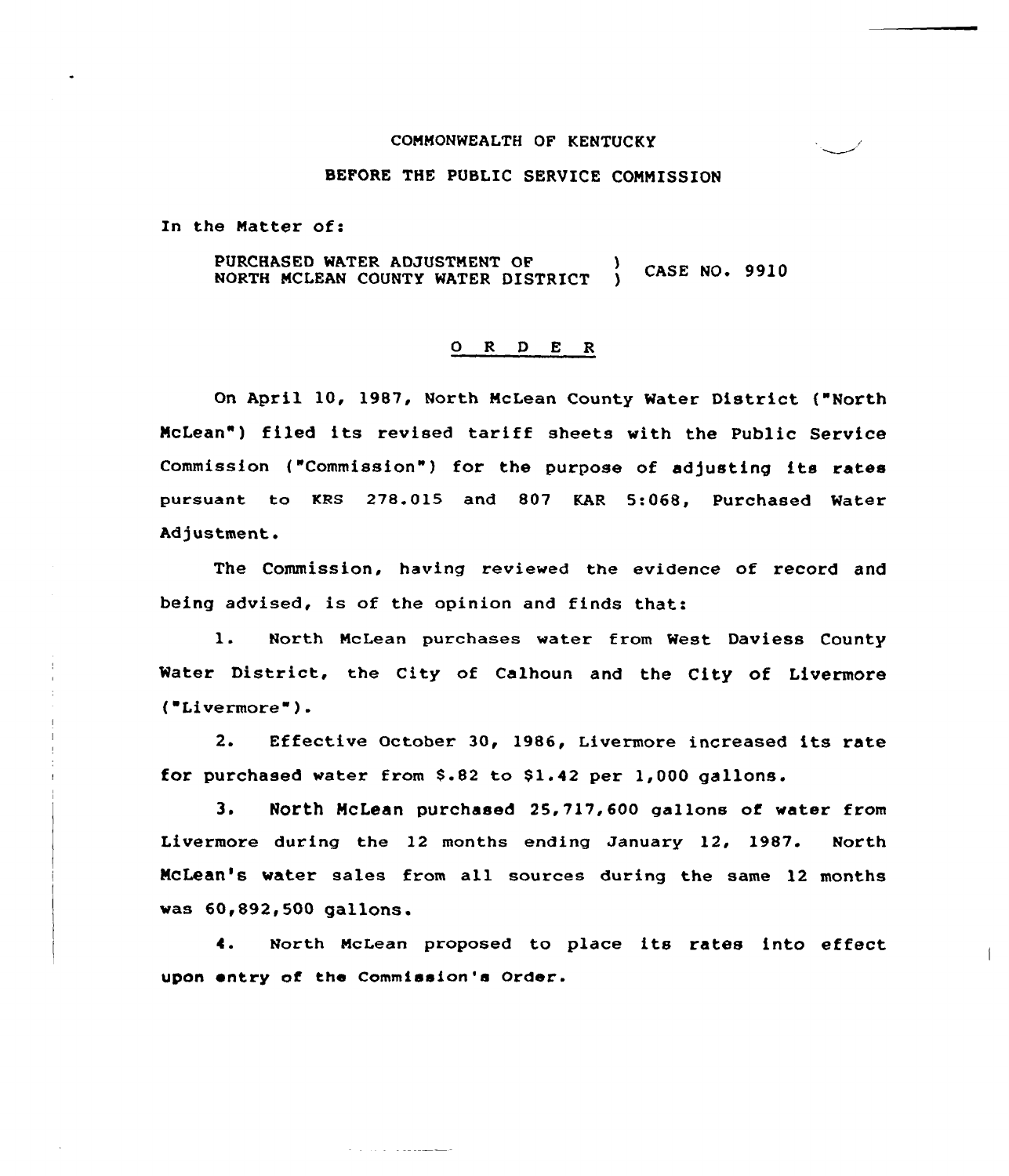5. North NcLean's calculations are correct and show an increase in purchased water costs of \$15,431, resulting in a purchased water adjustment of \$.30 per 1,000 gallons.

6. North McLean's tariff is incorrect in that the minimum bill should be \$8.70 rather than \$8.40 as shown in the tariff.

7. The purchased water adjustment of \$.30 per 1,000 gallons and the rates in Appendix <sup>A</sup> are fair, just and reasonable and should be approved.

IT IS THEREFORE ORDERED that:

1. The rates proposed by North McLean be and they hereby are denied for the reason set forth in Finding No. 6.

2. The purchased water adjustment of \$.30 per 1,000 gallons and the rates in Appendix <sup>A</sup> are hereby approved for services rendered on and after the date of this Order.

3. Within 30 days of the date of this Order, North McLean shall file its revised tariff sheet setting out the rates approved herein.

Done at Frankfort, Kentucky, this 22nd day of April, 1987.

PUBLIC SERVICE COMMISSION

rd D. Heman k  $\overline{\texttt{Chaj}}$ Vice Charmen ) | Commissione

ATTEST<

### Executive Director